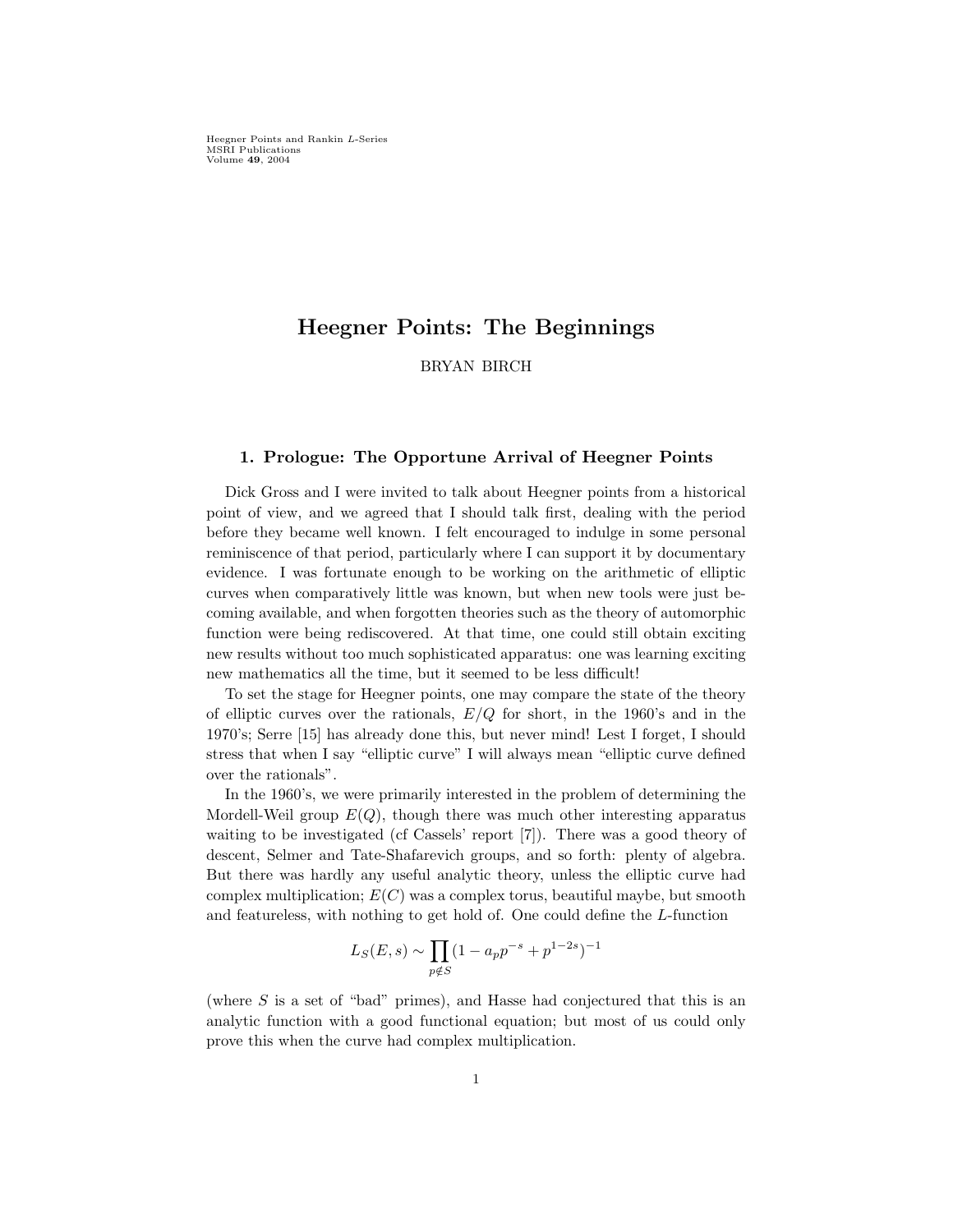By the 1970's, everything had changed. Shimura showed that for *modular* elliptic curves (that is, elliptic curves parametrised by functions on  $X_0(N)$ ) the L-function automatically has a good functional equation. For Peter Swinnerton-Dyer and myself, the turning point came when Weil wrote to Peter [A], stressing the importance of the functional equation, which (Weil said) is of the form

$$
\Lambda(s) = (2\pi)^{-s} \Gamma(s) L(s) = C.N^{1-s} \Lambda(2-s)
$$

in all known cases (and, conjecturally, also in all unknown cases). Here, N is the analytic conductor of the curve, conjecturally the same as the algebraic conductor defined by Serre and Tate. Weil went on to point out that this conjecture of Hasse's was known for modular elliptic curves (Weil actually called them Eichler-Shimura curves) as well as for curves with complex multiplication. Though Weil didn't actually say it explicitly, we knew that he was advising us to concentrate on modular elliptic curves. The next year, Weil [20] proved that the functional equations conjectured by Hasse for an elliptic curve over  $Q$  were valid only if the curve was modular. From then on, it was clear that in all work that needed  $L_E(s)$ to be well behaved, one might as well assume that the elliptic curve  $E/Q$  under consideration was modular. We referred (for instance, in letters [B] between Peter and John Tate) to the hypothesis, implicit in Weil's letter and paper, that every elliptic curve over Q really was modular, as the "Weil conjecture"; years later we learnt that this had been suggested much earlier, by Taniyama [18]. (I hope these remarks, and the slightly earlier references, are a helpful amplification of the very accurate account of the history of this conjecture given by Serre [15].)

Almost on cue, Heegner points came along, specifically on modular curves! Suddenly, instead of being a featureless homogeneous space,  $E(C)$  was a highly structured object, studded all over with canonically defined families of points, with coordinates in known number fields. In studying  $E(Q)$ , instead of searching for structure, one had the much more hopeful task of analysing a situation where there was almost too much of it.

And sure enough, the theorems rolled in, though not immediately. There was about a ten year gap between the repopularisation of Heegner points and anyone making proper use of them! That will be what Dick talks about. My job is to tell you where these points came from.

### 2. Prehistory

In this context, "prehistory" means the latter half of the nineteenth century; and it is summarised in Weber's Algebra [19], one of the great books of mathematics. I believe that Weber remained the most up-to-date book on the arithmetic of modular functions until Shimura's book [16] was published in 1971; certainly it was the best I could find in 1966.

The story starts with the modular function,  $j(z)$ , characterised by its values at i and  $\rho$ , its pole at  $\infty$  and its functional equation  $j(M(z)) = j(z)$  for any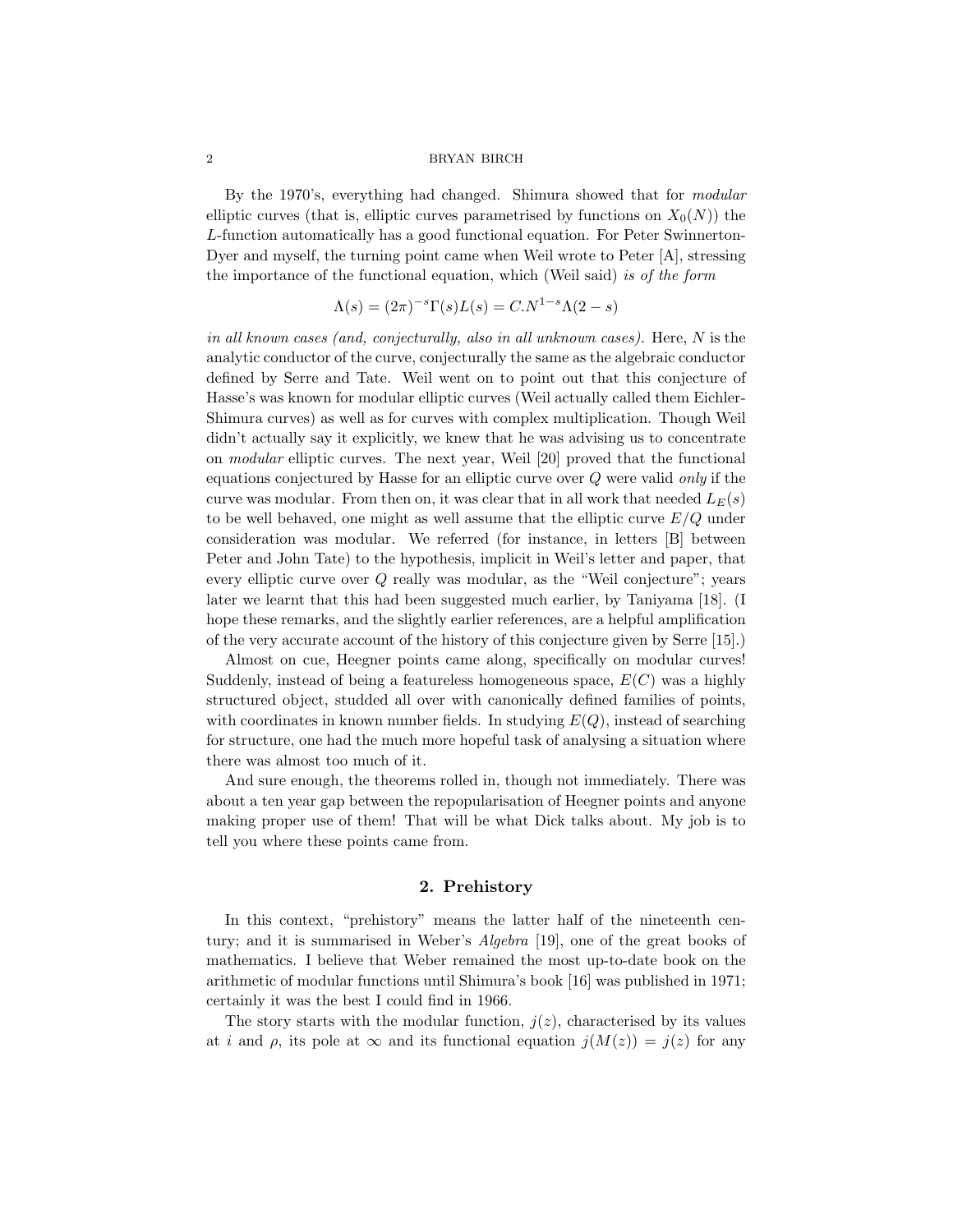unimodular integral transformation  $z \to M(z) := (az + b)/(cz + d)$ ; that is, j is invariant by the modular group  $\Gamma(1)$ . So j may be regarded as a function of similarity classes of lattices: if  $\Lambda = \Lambda(\omega_1, \omega_2)$  is a lattice with basis  $(\omega_1, \omega_2)$ then  $j(\Lambda) := j(\omega_1/\omega_2)$  does not depend on the choice of basis. If  $f(z)$  is another function invariant by the modular group then  $f$  is a rational function of  $j$ , and if  $f$ is invariant by a group commensurable with  $\Gamma(1)$  then  $f(z)$ ,  $j(z)$  are algebraically dependent. In particular, if N is any natural number, the function  $j_N(z) :=$  $j(Nz)$  is invariant by the conjugate  $\binom{N}{0} \Gamma(1) \binom{N}{0}^{-1}$  of  $\Gamma(1)$ , the intersection  $\Gamma_0(N)$  of these two conjugate subgroups has finite index in both, and so  $j, j_N$  are related by a polynomial equation  $F_N(j(z), j_N(z)) = 0$  with  $F_N(X, Y) \in \mathbb{Z}[X, Y]$ . We recognise  $F_N(X, Y) = 0$  as the modular curve  $Y_0(N)$ , the quotient of the upper half plane by  $\Gamma_0(N)$ . Functions invariant by  $\Gamma_0(N)$  are rational functions of j and  $j_N$ . If p is a prime, we have Kronecker's congruence

$$
F_p(X, Y) \equiv (X^p - Y)(X - Y^p) \pmod{p}.
$$

A beautiful discovery was the theory of "complex multiplication". Suppose that  $\omega$  is a complex quadratic surd satisfying a primitive equation  $A\omega^2+B\omega+C=$ 0 with  $A, B, C$  integers; the discriminant of  $\omega$  is  $D(\omega) := B^2 - 4AC < 0$ . Then  $j(\omega)$  is an algebraic integer: the reason is that we can find  $\omega'$  in the lattice  $\Lambda(1,\omega)$  so that the lattices  $\Lambda(1,\omega')$  and  $\Lambda(1,N\omega')$  are the same for some N. Further, the field  $K(D) := Q(\omega, j(\omega))$  in which  $j(\omega)$  lives depends only on  $D(\omega)$ , not on  $\omega$ , and the degree  $[K(D) : Q(\omega)]$  is equal to the class number of the ring  $R(D) := Z\left[\frac{D+D^{1/2}}{2}\right]$ ار<br>-. In fact, one may regard the ideals A of this ring as lattices, so it makes sense to evaluate j at an ideal class A, and then when  $A$ runs through the classes of  $R(D)$  the values of  $j(A)$  are all conjugate. The field  $K(D)$  is called the *ring class field* corresponding to the ring  $R(D)$ ; in particular, if  $\Delta$  is a field discriminant (discriminant of the ring of integers of  $Q(\Delta^{1/2})$ ) then  $K(\Delta)$  is simply the class field of  $Q(\Delta^{1/2})$ , and the fields  $K(s^2\Delta)$  are extensions of  $K(\Delta)$  of predictable degrees.

Complex multiplication was the beginning of class field theory, and nowadays it is often treated as a particular case of the general theory. But that is really the wrong way round: the theory presents us with the explicit field  $K(D)$  constructively, at the very start, and the beautiful "class field" properties of  $K(D)$ are more easily obtained directly; it is the subject of Weber's book. (The language in Weber is now unfamiliar, so that the arguments seem more complicated than they actually are. I should perhaps add that until the Brighton conference in 1965, published as [8], the apparatus of class field theory was much more forbidding than was Weber's Algebra.)

The theory of complex multiplication as developed by Weber tells us about the field  $j(A)$  lives in when A is an ideal of a given complex quadratic ring. When one reads Weber, one sees that he aims to work in rather greater generality. He considers other modular functions, invariant by various subgroups of  $\Gamma(1)$ ;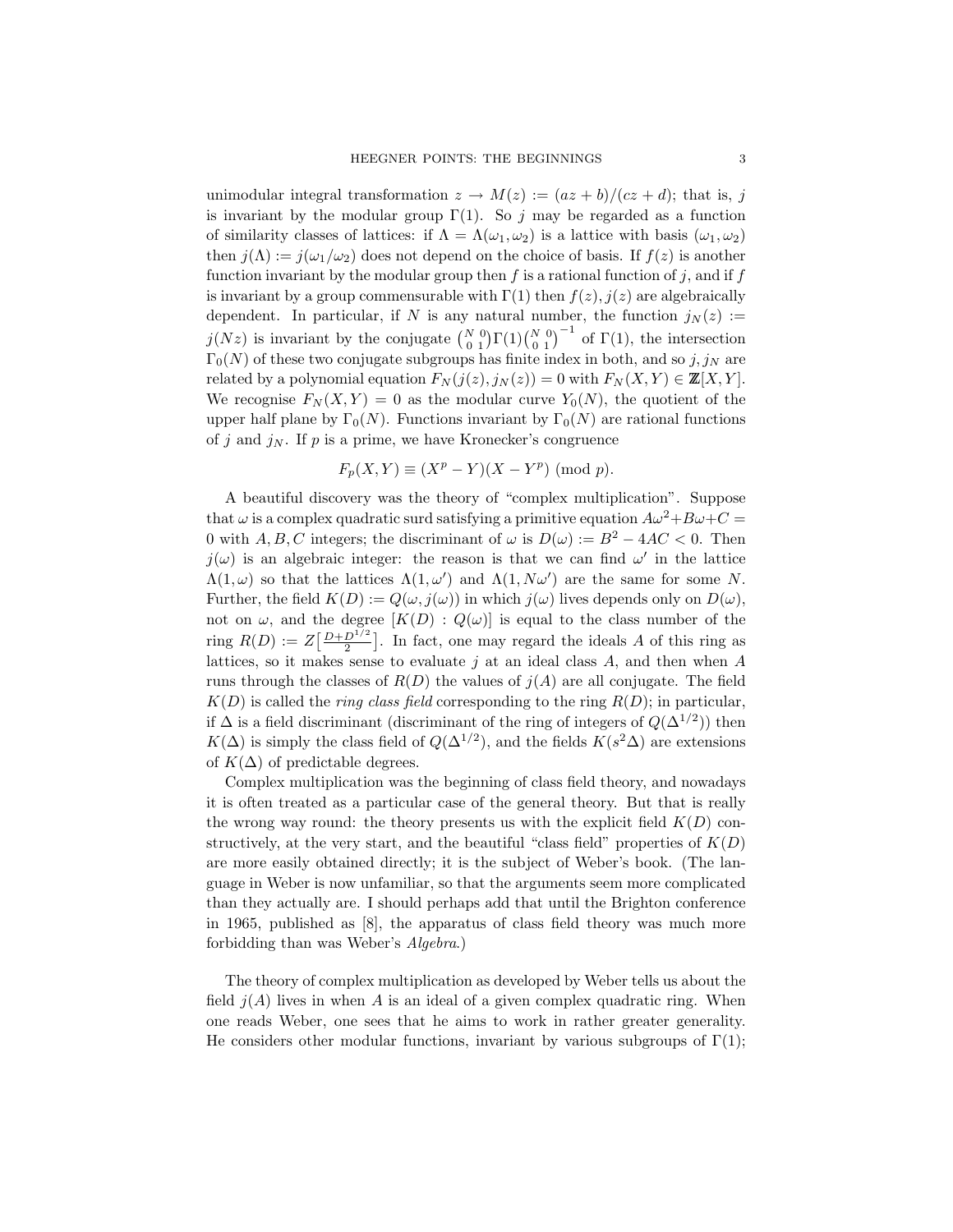for instance, he defines particular functions  $\gamma_2, \gamma_3, \sigma(x)$  which satisfy  $\gamma_2^3 = j$ ,  $\gamma_3^2 = j - 1728$ ,  $\sigma^{24} - 16 = \sigma^8 \gamma_2$  and  $(\sigma^{24} - 64)(\sigma^{24} + 8)^2 = (\gamma_3 \sigma^{12})^2$  (I use Heegner's later notation for these functions); and he proves by various contortions that if  $D(\omega)$  satisfies various congruence conditions then evaluating these functions at  $\omega$ gives values in the ring class field  $K(D)$ , not as one might expect in some proper extension. For instance, if  $(3, D) = 1$  then  $\gamma_2(\omega) \in K(D)$ , so  $j(\omega)$  is a cube — e.g,  $j(\sqrt{-2}) = 8000$ , and j  $\frac{(1+\sqrt{-163})}{2}$ = 1 then  $\eta_2(\omega) \in K(D)$ , so  $f(\omega)$  is a cube  $-\epsilon$ .g,<br>  $= -640320^3$ ; if D is odd then  $\gamma_3(\omega) \in K(D)$ and if  $D \equiv 5 \pmod{8}$  then  $\sigma^6(\omega) \in K(D)$ . Unhappily, though Weber was aiming for a more general theory, he seemed only to succeed in constructing a plethora of other special cases. Many beautiful numbers were calculated, but everything was far too particular, and the theory too complicated: it was too far ahead of the rest of mathematics. New mathematical concepts were needed before a civilised theory of automorphic functions could be developed.

Quite abruptly, the theory of modular functions dropped completely out of fashion; Hecke did important work and so did Rankin (hence the title of this workshop), but it is hardly an exaggeration to say that for half a century most mathematicians hardly knew that the theory of modular functions had ever existed.

# 3. Heegner

So we may jump directly to Heegner's paper [11] of 1952. Heegner was a fine mathematician, with a rather low-grade post in a gymnasium in East Berlin; he clearly knew Weber's book well. He was interested in the congruence number problem: recollect that m is a congruence number if it is the area of a rightangled triangle with rational sides (most people call this a Pythagorean triangle; Heegner called it a Harpedonapten triangle). In his famous, very eccentrically written, paper he begins with a historical introduction concerning the congruence number problem, then he quotes various things from Weber and proves some highly surprising theorems showing that the congruence number problem is soluble for certain families of  $m$ ; and then he suddenly (correctly but over succinctly) solves the classical class number one problem (see also [1] and [17]). Unhappily, in 1952 there was noone left who was sufficiently expert in Weber's Algebra to appreciate Heegner's achievement.

Heegner proved that if  $p$  is a prime congruent to 5 or 7 modulo 8 then  $p$  is a congruence number, and if p is congruent to 3 or 7 modulo 8 then  $2p$  is a congruence number. The proofs are similar, I will sketch his proof that  $2p$  is congruence when  $p \equiv 3 \pmod{8}$ , since it is the simplest. A typical Pythagorean triangle has sides  $2rst, r(s^2-t^2)$  with rational r, s, t, so  $2p$  is a congruence number if there are rational r, s, t with  $2p = r^2st(s^2 - t^2)$ . For this it is clearly enough that the elliptic curve

$$
E: -py^2 = x(x^2 - 64)
$$
 (1)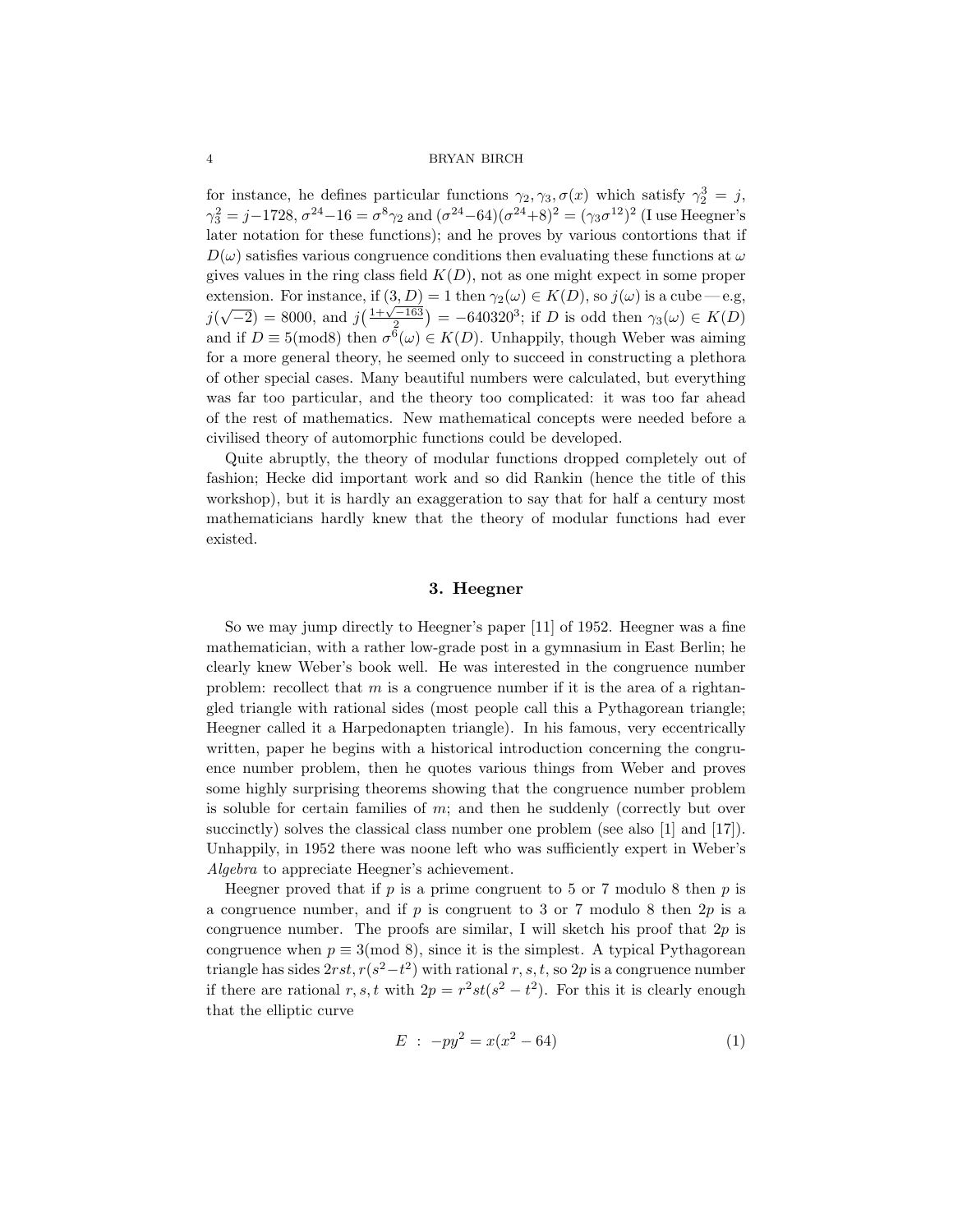should have a nontrivial rational point, and for this it is enough that the Diophantine equation

$$
-pu^2 = v^4 - 64\tag{2}
$$

is soluble in rational u, v. Referring to Weber, we see that if  $p \equiv 3 \pmod{8}$  there is solution of (2) with  $(u, v) \in K(-p)$  given by  $\sqrt{-p}u = \gamma_3\sigma^{12}/(\sigma^{24} + 8)$ ,  $v = \sigma^6$ , with the functions evaluated at  $\omega = \frac{-3+\sqrt{-p}}{2}$  $\frac{\sqrt{-p}}{2}$ ; and it is easy to check that  $u, v$  are real. If now  $p$  is prime, the class number is odd, so the classfield  $K(-p) \cap \mathbb{R}$  has odd degree over the rationals. So to prove Heegner's theorem that twice every prime congruent to 3 modulo 8 is a congruence number, it is enough to show that if (2) has a point in an extension of odd degree then it has a rational point. Nowadays, this would be done by saying that a solution of (2) gives a point of E in the nontrivial coset C of  $E(\mathbb{R})/2E(\mathbb{R})$ , and adding up an odd number of points of  $C$  gives a point in  $C$ , which has to be nontrivial. Heegner uses a characteristically offbeat method; it is hardly known and has the advantage of being good for explicit computation over  $Q$ , so I quote it:

HEEGNER'S LEMMA. Suppose that  $f(X)$  is a quartic over a field L whose leading coefficient is not a square in L, and that  $Y^2 = f(X)$  has a solution in a field M with M/L an extension of odd degree d. Then  $Y^2 = f(X)$  has a solution in L.

If not, we may suppose that  $M$  is the extension of least odd degree in which there exist x, y satisfying  $y^2 = f(x)$ . We may suppose that  $y \in L(x)$ , else it would need an extension of even degree, so  $L(x) = M$ , so x is a root of  $g(X) = 0$  where g is a polynomial over L of degree  $d \geq 3$ ; and  $y = h(x)$  where h is a polynomial over L of degree  $s \leq d-1$ . We see that  $h^2 - f$  is of degree max $(4, 2d - 2)$  since the leading coefficients cannot cancel; and  $h^2 - f$  is divisible by g, so  $h^2 - f = gk$ where k is a polynomial over L of degree  $max(4-d, d-2)$  which is certainly odd and less than d. But now if  $\theta$  is a root of  $k(X) = 0$ , we see that  $x = \theta, y = h(\theta)$ gives a point of  $y^2 = f(x)$  in a smaller extension than M.

Heegner's paper was written in an amateurish and rather mystical style, so perhaps it was not surprising that at the time noone tried very hard to understand it. It was thought that his solution of the class number problem contained a gap, and though his work on the congruence number problem was clearly correct, noone realised that it contined the germs of a valuable new method. Sadly, he died in obscurity.

# 4. Simplification and Generalisation

Looking back at old diaries and suchlike, I find that I first saw Heegner's paper in 1966 (a little later than Stark, he tells me); I had been told it was wrong, but so far as I could see, it followed from results in Weber's Algebra; and his results on points on elliptic curves were exciting. It took a while to decide he was right (one had to read Weber first, and I hadn't even got good German) but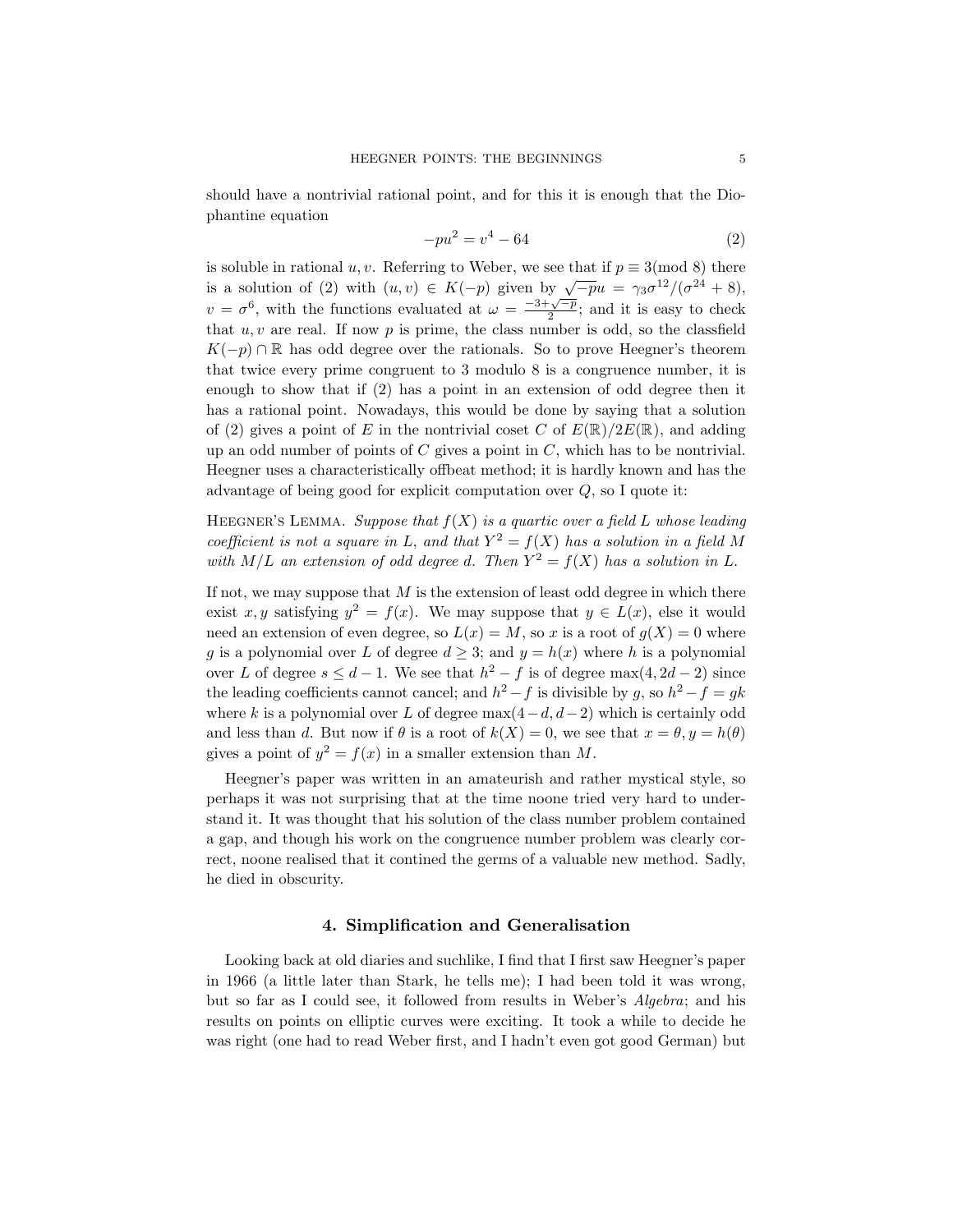this was achieved by the end of 1967 (see [2] and [3]). It took very much longer to understand it properly, maybe until 1973; it was necessary to both simplify and generalise. One needed to replace Heegner's rather miraculous construction of rational points on certain elliptic curves by a theorem that modular elliptic curves, indeed modular curves, are born with natural points on them, defined over certain classfields.

One also wanted to relate these points to something else – maybe to  $L<sub>E</sub>$ . I persuaded Nelson Stephens (while he held an Atlas Fellowship) to compute the functions  $\gamma_2, \gamma_3$  for discriminants D up to 1580, prime to 6. (He computed for even  $D$  too, but for the sake of exposition let us restrict to odd  $D$ .) We know that for such discriminants  $D^{1/2}\gamma_3$  and  $\gamma_2$  are in the class field  $K(D)$ , so we get points  $P(\omega)$  on the curve

$$
y^2 = x^3 - 1728.
$$

(It was exceptionally easy to compute the points  $P(\omega)$  as complex points, as one simply integrated the differential  $\eta^4(6z)$ .) Summing over the ideal class group of  $R(D)$ , we get a rational point  $u(D, 1)$  of the curve

$$
E_D: Dy^2 = x^3 - 1728.
$$

More generally, if we take  $\chi$  as a genus character of the classgroup, then the sum  $\sum \chi(\omega)P(\omega)$  gives a point  $u(e, f)$  of the curve

$$
E_e: ey^2 = x^3 - 1728,
$$

where the factorisation  $D = ef$  depends on  $\chi$ . The computations were consistent with a formula

$$
\hat{h}(u(e,f)) = 2^{A}3^{B}L(E_{f},1)L'(E_{e},1)/\sqrt{-3/ef}\,\Omega^{2}
$$

where the exponents  $A, B$  were explicit and not very interesting (but we did not understand them at the time); note that  $u(e, f)$  was trivial when  $E_e(Q(\sqrt{D}))$ had rank more than 1. We told people, the above formula is quoted from a 1973 Harvard seminar [C] (unfortunately Dick Gross was away in Oxford that term), but as we did not understand what we were doing, we did not publish these computations till years later [5]. Nowadays, we know that  $ey^2 = x^3 - 1728$  is the "wrong" model, which explains the unwanted factors  $2^{A}3^{B}$ .

Meanwhile, we realised what one should be doing in a general case. One wants points on a modular curve, with coordinates in smaller fields than one would expect, and in the first instance one finds points on  $X_0(N)$  itself rather than on the elliptic curves it covers. Once one realises this, the problem becomes fairly simple.  $X_0(N)$  is the completion of the upper half plane factored by  $\Gamma_0(N)$ , it is parametrised by  $j(z)$  and  $j<sub>N</sub>(z) = j(Nz)$ , so we may take a typical point of  $X_0(N)$  as  $P(z) := (j(z), j(Nz))$ . If we take  $\omega$  as a quadratic surd with discriminant D, then  $j(\omega) \in K(D)$  and usually  $N\omega$  will have discriminant  $N^2D$ and  $j(N\omega) \in K(N^2D)$  so that  $P(\omega)$  is defined over the field  $K(N^2D)$  which is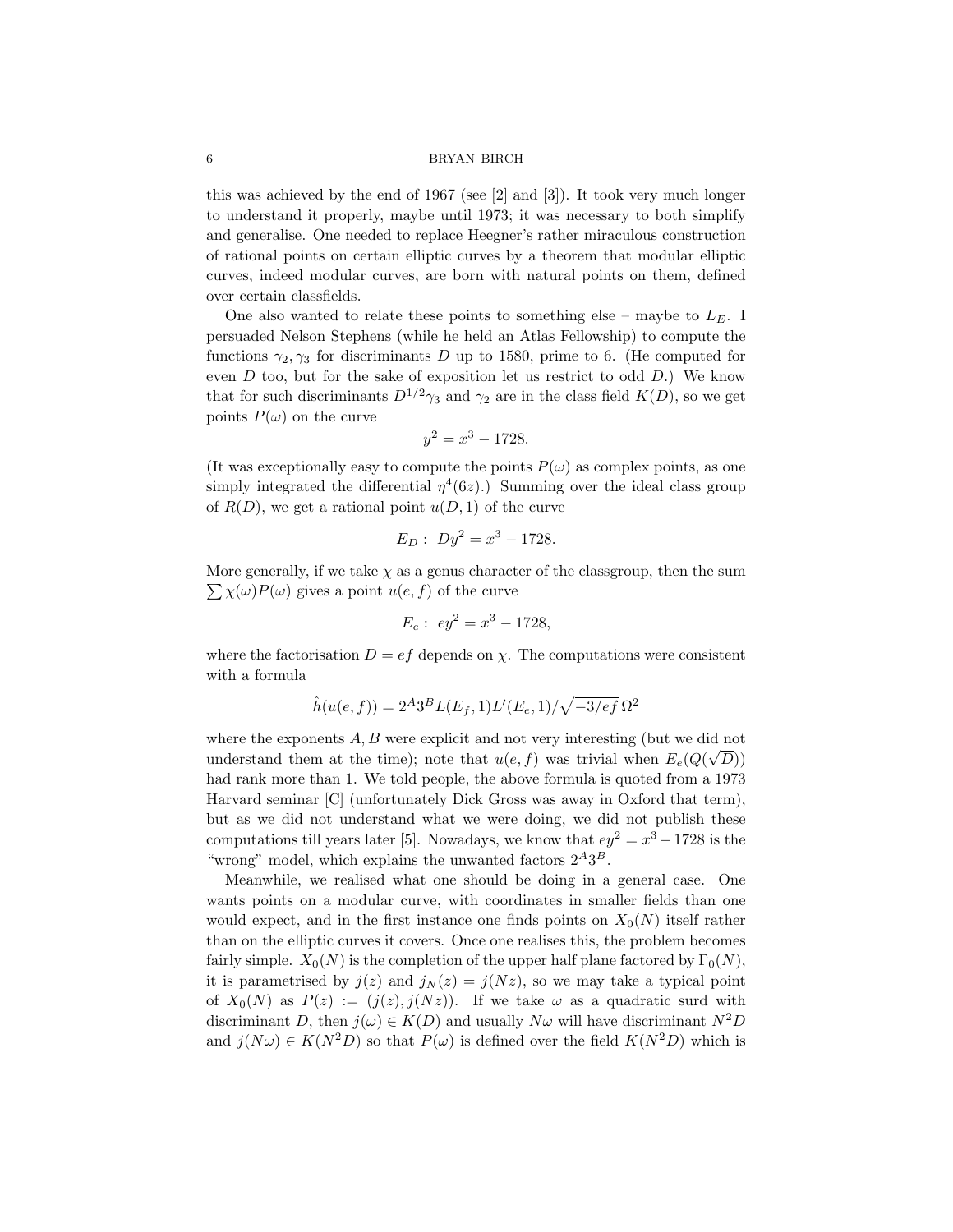big and useless; but it is actually easy to persuade  $\omega$  and  $N\omega$  to have the same discriminant. Simply take  $\omega$  as a root of an equation of shape

$$
NA\omega^2 + B\omega + C = 0,
$$

then  $\omega$  and  $N\omega$  both have the discriminant  $D = B^2 - 4NAC$ , and  $P(\omega) \in$  $X_0(N)(K(D))$ . Note that there is enormous freedom in choosing D.

It is inelegant to evaluate functions at complex numbers, when really they depend only on ideal classes. Fix  $N$  as a conductor, choose  $D$  as a negative discriminant so that  $D = B^2 - 4NAC$  is soluble, and write  $R(D)$  for the corresponding quadratic ring  $Z\left[\frac{D+\sqrt{D}}{2}\right]$ ا∶<br>⊤ ; then there is a primitive ideal n of  $R(D)$  with norm N, fix such an ideal. Then for every ideal a of R,  $P(n, a) := (j(a), j(\overline{n}a))$ is a *Heegner point* of  $X_0(N)(K(D))$ ; we can go to and fro between the notations  $P(n, a)$  and  $P(\omega)$ — to every pair of ideal classes  $(a, \overline{n}a)$  there corresponds a coset  $(\omega)$  modulo  $\Gamma_0(N)$ .

Suppose now that E is an elliptic curve over Q, covered by  $X_0(N)$ ; write  $\phi: X_0(N) \to E$  for the covering map. Then  $\phi(P(n,a))$  is a point of  $E(K(D))$ ,  $\varphi : \Lambda_0(N) \to L$  for the covering map. Then  $\varphi(T(n, a))$  is a point of  $E(K(D))$ ,<br>and taking  $u(D, 1) := \sum_{(a)} P(n, a)$  as the  $K(D)/Q(\sqrt(D))$  trace, we obtain a point of  $E(Q(\sqrt{D}))$ . More generally, if  $\chi$  is a genus character,  $u(e, f) := \sum_{\chi} \chi(\chi(e)) \chi(e)$  $\sum \chi(a)\phi(P(n, a))$  is a point of  $E(Q(\sqrt{e}))$ , where e, f are determined by  $\chi$  with  $D = ef$ ; we may call the  $u(e, f)$  Heegner points too. The elliptic curve E will correspond to a differential  $f(z) dz$  on  $X_0(N)$ , and then the period lattice  $\Lambda(E)$ correspond to a dimerential  $f(z)$  as on  $\Lambda_0(N)$ , and then the period lattice  $\Lambda(E)$ <br>of E is easily calculable as  $\int_{H_1(X_0(N))} f(z) dz$ , and  $\phi(P(\omega))$  can be calculated as  $r^{i\infty}$  $\int_{\omega}^{\infty} f(z) dz \in E(C) = C/\Lambda(E)$ . So we are in good shape for actually computing the Heegner points  $u(e, f)$ , at least their elliptic parameters.

This is essentially the point that had been reached in 1973–75. I lectured in Rome, Paris, Kyoto, Moscow and Harvard; and the Rome talk was summarised as a short note [4]; but there was very little immediate feedback ( I missed Kurčanov's paper  $[13]$ ). With hindsight, I should have realised that the theory of Heegner points was a natural extension of Weber's theory of complex multiplication, worth developing for its own sake (and indeed the functorial properties of Heegner points have turned out to be immensely valuable, in particular for Kolyvagin's Euler systems [12]); but I didn't, and indeed was discouraged. There was undue concentration on the original application of Heegner points, the construction of rational points on elliptic curves and (harder) proving that the points one had constructed were non-trivial. I gave another method on these lines, Barry Mazur (in [14]) gave one which worked beautifully for quadratic twists of  $X_0(11)$ , and Dick Gross (in II of [9]; [9] was not published until after the discovery of the Gross-Zagier theorem, but I think the ideas of II came a year or so earlier) gave a third. Nowadays, people tend to say that there is an adequate criterion for the nontriviality of the rational Heegner point using Gross-Zagier, "one just has to check that  $L'(E, 1) \neq 0$ "; but I've never understood why computing  $L'(E, 1)$ should be considered easier than the direct computation of the Heegner point as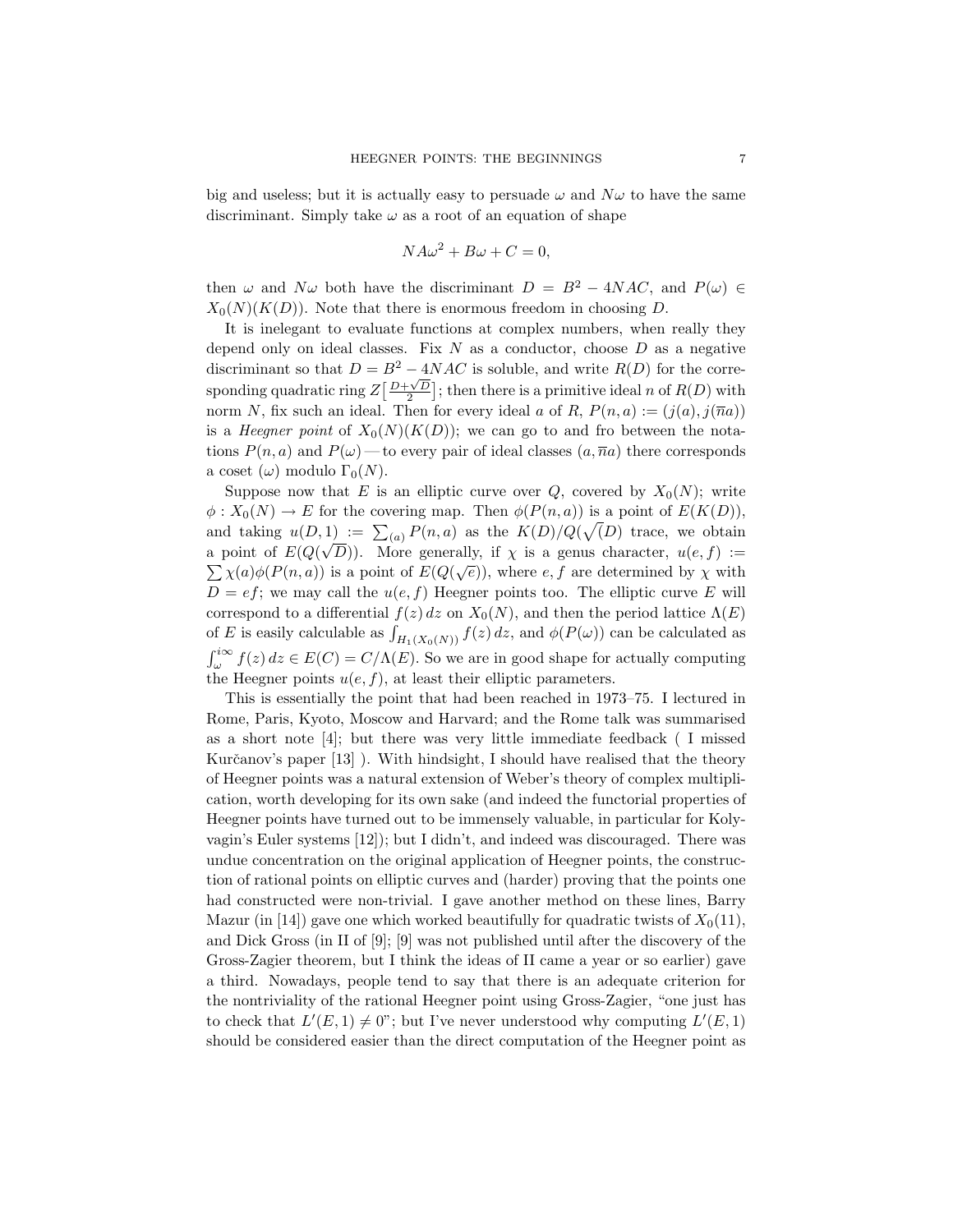a point of  $E(C) = C/\Lambda$  (of course, Gross-Zagier shows that if one Heegner point of a given curve is non-trivial then they almost all are).

The involvement of Dick Gross marked the turning point: at last someone young enough and bright enough was thinking seriously about Heegner points! It is the logical point at which to end this lecture, and hand over to him. But it is happier to end with a bang rather than a whimper, so I need a final paragraph.

## 5. 1982

In 1981 and 1982, Nelson Stephens arranged a sabbatical year, and we planned a massive computation of the Heegner points of modular curves, to see what they would tell us. We actually did those computations [6], and very illuminating the results would have been— but they were anticipated by far more exciting developments.

In 1982, I got several letters from Dick (to which I replied with increasing delight).

March 1st. Dick's first letter [D] begins "I recently found an amusing method to study Heegner points on  $J_0(N)$ ."

This included the method in II of [9]; it was exciting, because for the first time it related the index of the Heegner point in  $E(Q)$  to the order of the Tate-Shafarevich group. He conjectures a not-quite-correct form of Gross Zagier and proves a tiny bit of it. This letter was only a foretaste of what was to come.

My reply [E] included "you seem to be opening so many doors that I'm almost afraid to push", which Dick correctly translated from British to American as "Get shoving, you lucky so-and-so".

May 14th. Dick's second letter [F]; it was wonderful. "I noticed some really amazing things, like the following:

1) The product  $L'(E^{(\chi)}, 1)L(E^{(\chi')}, 1)$  is just the derivative at  $s = 1$  of the L-series  $L(E \otimes \text{Ind}_F^Q \chi, s) \dots$ 

2) The L-series  $L(E \otimes \text{Ind } \chi, s)$  has a beautiful integral expression by Rankin's method. . . "

and so on for four beautiful pages, culminating with "So all one has to do is prove the formula

$$
L'(f\otimes \operatorname{Ind} \chi,s)=\langle y_{\chi},y_{\chi^{-1}}\rangle_{f}.\int_{\chi}\omega_{f}\wedge \overline{\omega}_{f}/\sqrt{D_{F}}. \ ^{n}1
$$

After that there was no going back! I replied, and got a third letter dated September 17 asking for more data; could Nelson Stephens and I supply concrete

<sup>1</sup>Readers of the September 6 letter printed on page 17 of this volume will see that it does not comment directly on the ideas of May 14th; instead it describes the results of relevant computations (cf. [4]), and also makes detailed comments on a preliminary version of [9].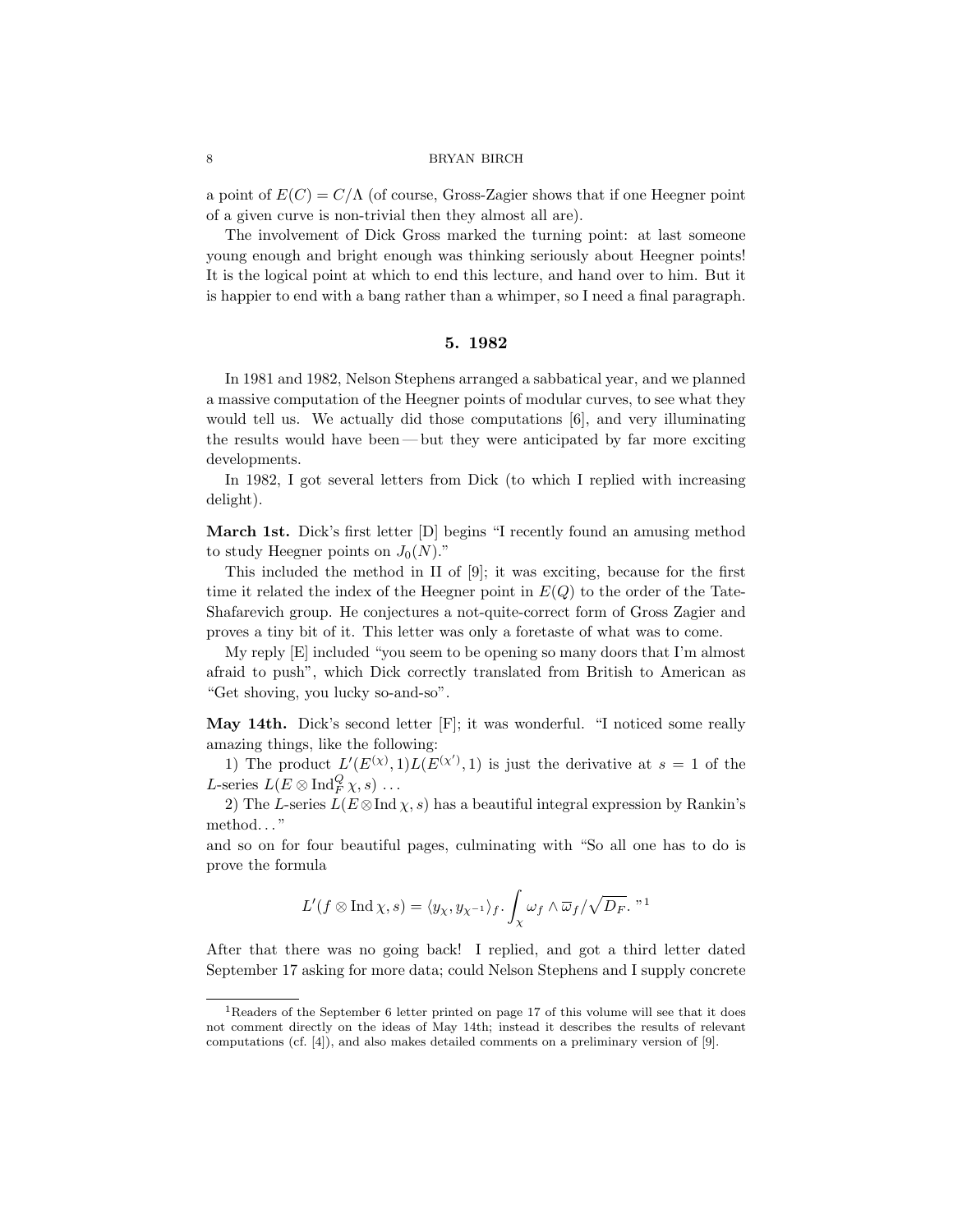evidence supporting the Gross-Zagier theorem-to-be? By that time, we had plenty, so I supplied it.

On December 9th, I got the news "Dear Bryan, Working with Don Zagier, I think I've assembled a proof . . . ." And the rest is in print.

## References

- [1] Alan Baker, "Linear forms in the logarithms of algebraic numbers", Mathematika 13 (1966), 204–216.
- [2] B. J. Birch, Diophantine analysis and modular functions, Conference on Algebraic Geometry, Tata Institute, Bombay, 1968.
- [3] B. J. Birch, "Elliptic curves and modular functions", pp. 27–32 in Symposia Mathematica 4, Istituto Nazionale di Alta Matematica, New York, Academic Press, 1970.
- [4] B. J. Birch, "Heegner points of elliptic curves", pp. 441–445 in Symposia Mathematica 15, Istituto Nazionale di Alta Matematica, New York, Academic Press, 1975.
- [5] B. J. Birch and N. M. Stephens, "Heegner's construction of points on the curve  $y^2 = x^3 - 1728e^{3y}$ , in *Séminaire de Théorie des Nombres*, Paris 1981–2, edited by Marie-José Bertin, *Progress in mathematics* 38, Boston, Birkhäuser, 1983.
- [6] B. J. Birch and N. M. Stephens, "Computation of Heegner points", pp. 13–41 in Modular forms, edited by R. A. Rankin, Chichester, Ellis Horwood, 1984.
- [7] J. W. S. Cassels, "Diophantine equations with special reference to elliptic curves", J. London Math. Soc. 41 (1966), 193–291.
- [8] J. W. S. Cassels and A. Fröhlich (editors), *Algebraic number theory* (Brighton, 1965), London, Academic Press, 1967.
- [9] B. H. Gross, "Heegner points on  $X_0(N)$ ", pp. 87–105 in *Modular forms*, edited by R. A. Rankin, Chichester, Ellis Horwood, 1984.
- [10] B. H. Gross and D. Zagier, "Heegner points and derivatives of L-series", Invent. Math. 84 (1986), 225–320.
- [11] Kurt Heegner, "Diophantische Analysis und Modulfunktionen", Math. Zeitschrift 56 (1952), 227–253.
- [12] V. A. Kolyvagin, "Finiteness of  $E(Q)$  and  $III(E/Q)$  for a class of Weil curves", Izv. Akad. Nauk SSSR 52 (1988).
- [13] P. K. Kurčanov, "The zeta-function of elliptic curves over certain abelian extensions of imaginary quadratic fields", Mat. Sbornik  $(N.S.)$  102 (144) (1977), 56–70.
- [14] Barry Mazur, "On the arithmetic of special values of L-functions", Invent. Math. 55 (1979), 207–240.
- [15] J.-P. Serre, "Lettre à David Goss, 30 mars 2000", pp. 537-9 in Wolf Prize in Mathematics, vol. 2, edited by S.-S. Chern and F. Hirzebruch, River Edge, NJ, 2001.
- [16] Goro Shimura, Introduction to the arithmetic theory of automorphic functions, Tokyo, Iwanami Shoten and Princeton, University Press, 1971.